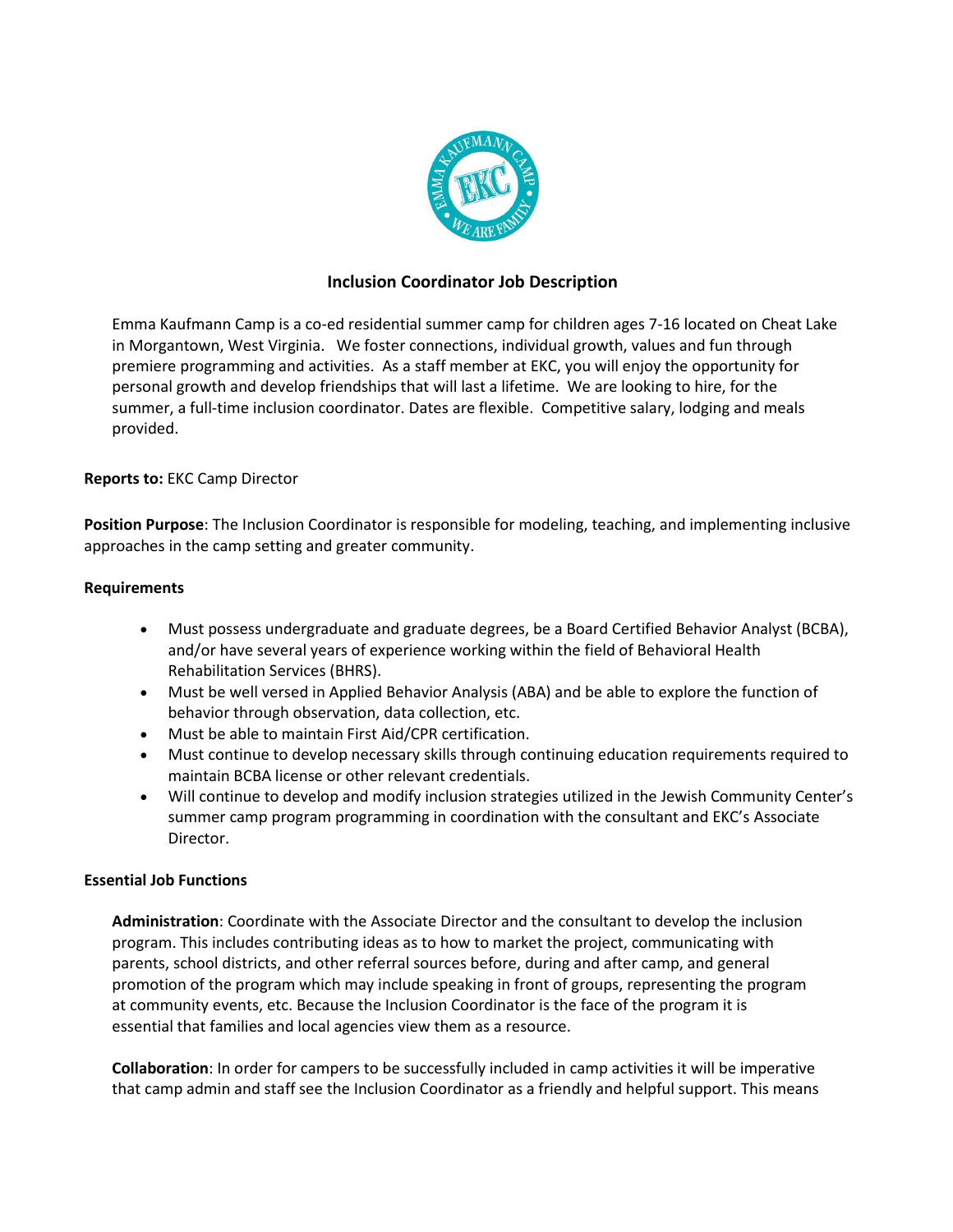that the Inclusion Coordinator needs to be both knowledgeable and approachable. Strong communication skills and the ability to relate to teens and young adults is essential. The ability to acclimate to the camp environment and appreciate the value of summer camp programming is important.

**Recruiting Campers**: The Inclusion Coordinator is responsible for attending camp fairs and other local events which facilitate the recruitment of campers. The Inclusion Coordinator will communicate with referral sources, schools, and parents prior to, and during camp, in order to sustain the positive reputation associated with the JCC's summer programming.

**Screening Campers**: The Inclusion Coordinator is responsible for screening all potential campers who wish to attend camp via this project. Camp screenings will include an in person intake, having campers identify their strengths and needs, and gathering relevant information from families which will allow for the camper to be adequately supported such as IEPs, 504 plans, recent evaluations, letters from therapists etc.

**Implementing and Maintaining the Inclusion Project**: The Inclusion Coordinator will facilitate administration and staff's understanding of inclusion through initial training and ongoing support and training. Support to identified campers will be facilitated daily. Accommodations for campers will be created and implemented per each individual camper's needs. Communication with parents will occur on an ongoing basis according to a format developed during the first year of the program. Simple, individualized, guides will be created for campers. These guides will be implemented by camp staff with support from the Inclusion Coordinator.

**Focus on Inclusion**: The goal of this project is for campers with mild to moderate emotional/behavioral needs to be successfully integrated into the camp model. The Inclusion Coordinator should be well versed in (1) how to make individualized minor to moderate accommodations to camp programming, (2) how to effectively communicate the importance implementing accommodations to camp staff, and (3) be able to model techniques and accommodations. The goal will always be for campers to be as included in camp activities as much as is reasonable while simultaneously taking into account their individual needs.

**Understanding of Unique Needs**: In order to successfully integrate campers into camp programming, the Inclusion Coordinator will need to have previous training and experience supporting youth who have mild to moderate expressive and receptive processing needs, and/or sensory needs, and/or communication deficits, and and/or social skills deficits. The Inclusion Coordinator should be familiar with Applied Behavior Analysis (ABA) principles and understand how to determine the function of behavior. Additionally, the Inclusion Coordinator will need to have a flexible mindset in order to make sure that camper needs are being met in the summer camp environment.

**Confidentiality**: Maintain confidentiality of campers, families, and support provided. The Inclusion Coordinator will be able to collaborate with other providers connected to campers attending camp via this project both before and after camp as long as a release of information has been signed by the camper's caregivers and/or the camper (if the camper is over the age of 15).

**Relationships**: Regular communications and consultation with the consultant, EKC's camper care team and parents will continue before, during, and after the camp season.